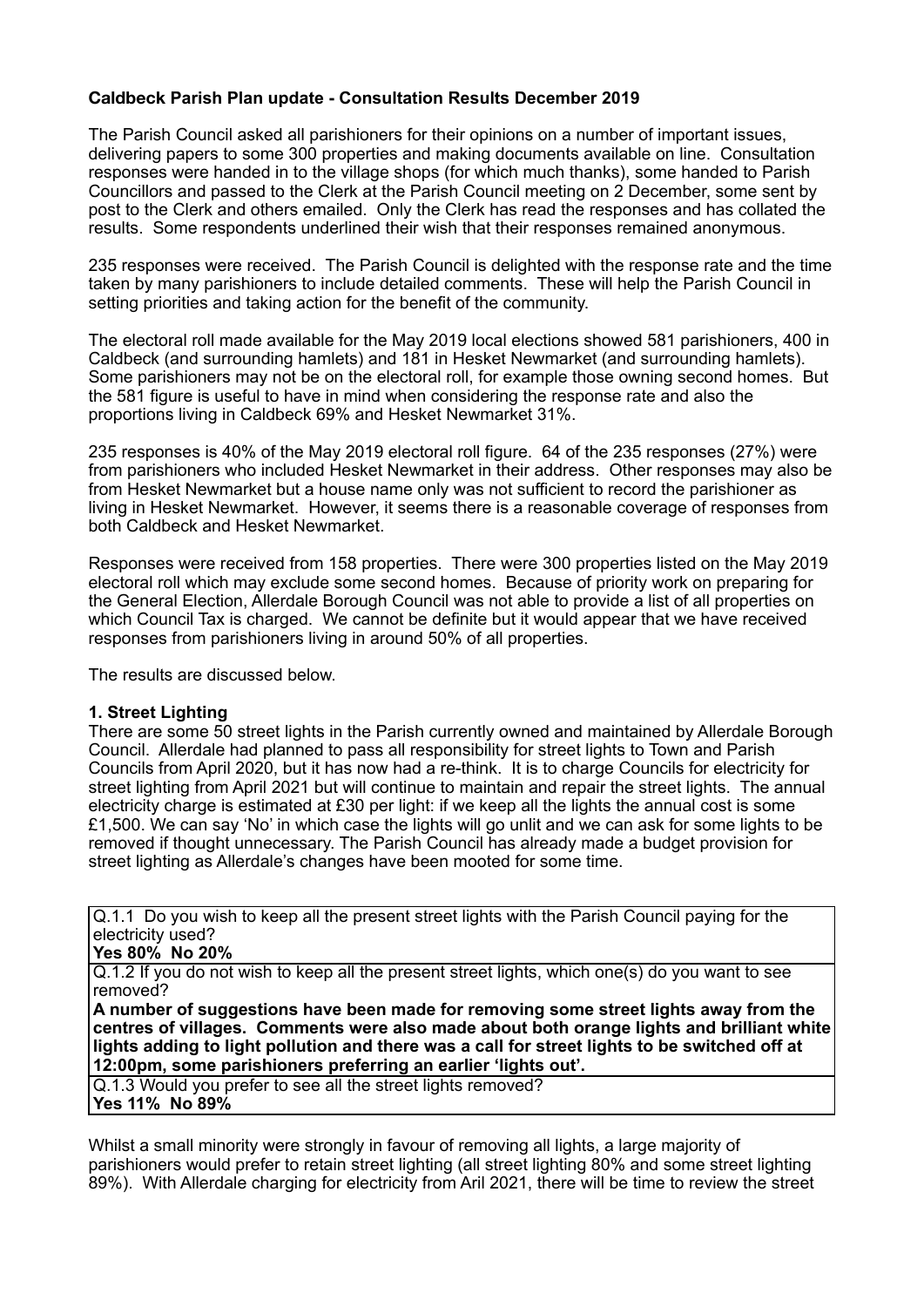lighting inventory and decide street light by street light whether it should be retained. The review should also consider the bulbs fitted and agree when street lights should be lit and turned off.

# **2. Public Toilets**

The Public Toilets in Caldbeck are owned and maintained by Allerdale. Allerdale is to cease the service and has offered to transfer the toilets to the Parish Council. Allerdale will upgrade the facilities prior to transfer. The Parish Council would be responsible for the cleaning/running of the facilities and general maintenance. The alternative is the public toilets are closed. The present cleaning and maintenance costs are estimated at £1,500 a year which is not in the budget and would have to be added to the Parish precept, part of your Council Tax bill.

Q.2.1 Are you in favour of the Parish Council taking over the provision of the Public Toilets in Caldbeck?

## **Yes 76% No 24%**

Q.2.2 Would you like the Parish Council to explore further the provision of public toilets in Hesket Newmarket which would need funding? **Yes 30% No 70%**

There is strong support to retain public toilets in Caldbeck. Some parishioners questioned the current location of the public toilets and whether it would be worth considering a site for new facilities which might be more convenient, for example by the car park. Given that Allerdale has agreed to refurbish the existing facilities prior to their transfer, the Parish Council would need to consider an alternative site as a matter of urgency.

There was little support for the provision of public toilets in Hesket Newmarket. A number of parishioners referred to the village shop and Old Crown facilities, as well as the Chapel. When updating the Parish Plan, the Parish Council had thought more might be done to publicise the provision of such facilities following discussions with interested parties. The Parish Council may want to consider whether further steps should be taken to draw attention to facilities, particularly in the event of the Parish Council taking over the car park and having the opportunity to provide local information at the car park when requesting voluntary donations.

# **3. Caldbeck Green**

Cumbria County Council owns Caldbeck Green and pond but the Parish Council maintains them. It manages a grass cutting contract, the current 3 year contract running from 2018 to the end of 2020. The annual cost is £2,000 and the County Council contributes £860.

In the Summer, representations were made to the Parish Council about the timing of the cuts, with changes proposed to promote biodiversity. The Parish Council decided that the current arrangements should continue, in part because representations were made that the area from the car park and around the pond should be kept tidy and accessible for people to enjoy, and in part because delaying the cut as requested would also necessitate heavier machinery which could damage the Green as has happened in the past.

But there may be scope to consider leaving some smaller areas of the Green for a later cut (with grass collection) to promote biodiversity. Such areas would need to be small enough to be strimmed, avoiding the need for heavier machinery and the risk of damage. There may be extra costs if the contractor's time increases.

Q.3.1 Are you in favour of keeping the current arrangements for cutting Caldbeck Green? **Yes 78% No 22%**

Q.3.2 Would you like to see some areas away from the pond/car park left for a later cut to promote greater biodiversity? **Yes 68% No 32%**

The results show a large majority in favour of no change (78%) but also a significant majority in support of promoting biodiversity (68%), with many parishioners agreeing with both questions. A possible way forward would be to consider whether there is scope to continue with the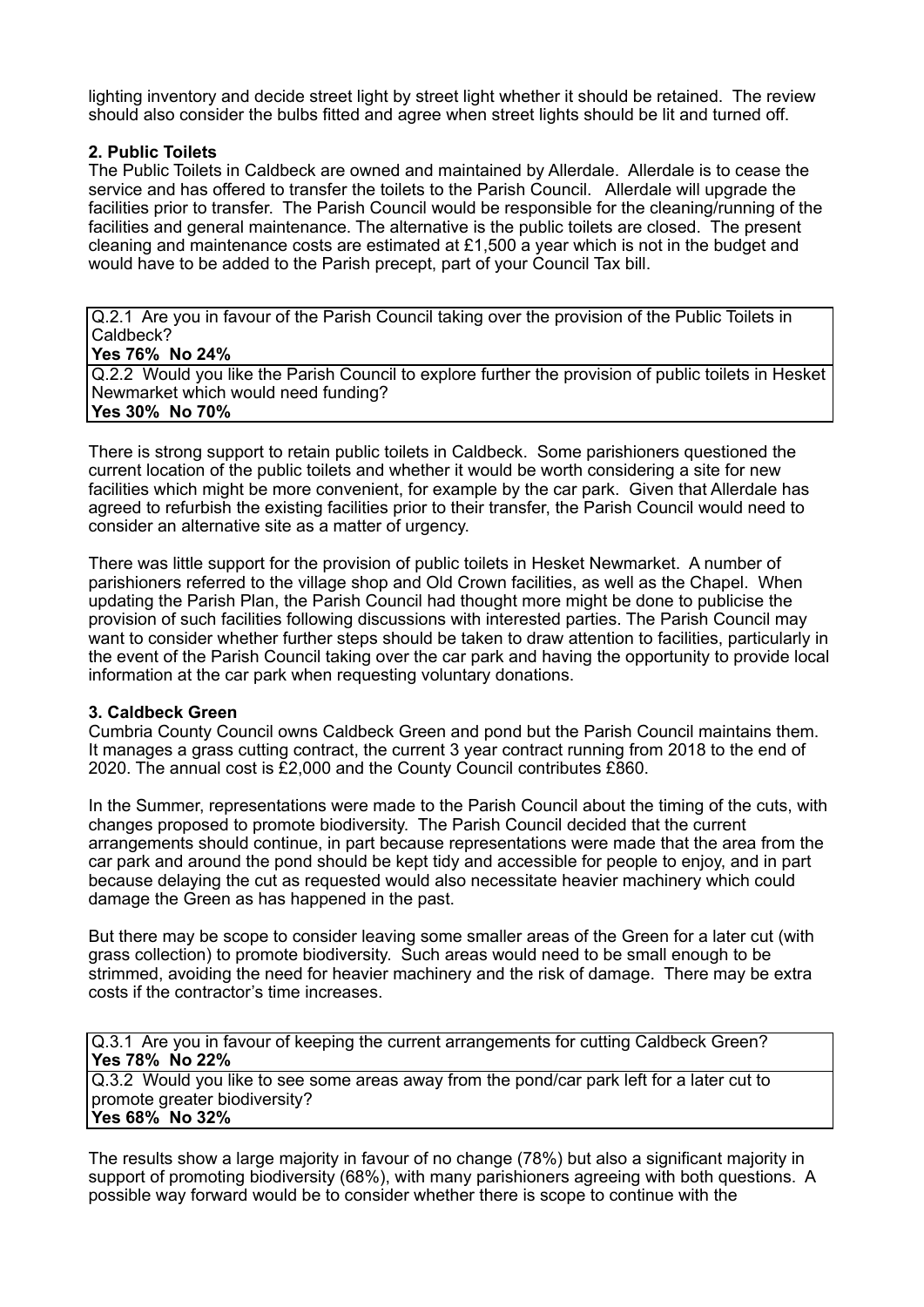arrangements for the majority of the green but see if there are some well defined areas that could be managed in a way that encourages biodiversity. When the Parish Council discussed Caldbeck green at meetings in the Autumn, a suggestion was made to form a working group drawing interested parties together and taking advice from our contractor on what might be possible and any cost implications. The Parish Council may wish to reconsider this suggestion.

## **4. Hesket Green.**

The Parish Council maintains Hesket Newmarket main village green and carries out some maintenance of grounds around the car park. The land all belongs to the Lake District National Park Authority (National Park). The main green is cut some 12 times a year at a cost of £900.

Q.4.1 Do you think the current grass cutting arrangements for Hesket Newmarket Green and car park area are satisfactory? **Yes 93% No 7%** Q.4.2 If No, please explain why?

**Concern about grass clippings not being collected**

This question attracted a very high level of support, 93% satisfied with the current arrangements. However, a number of people, including some expressing overall satisfaction, were concerned that grass clippings were untidy and asked if clippings might be collected. The Parish Council would need to discuss this possibility with our contractor, together with the cost implications.

Some concerns were expressed about the failure of the National Park to maintain its land and why maintenance costs had fallen to the Parish Council. The National Park has contributed £50 a year and we have had some discussions with the National Park about its contribution. The National Park would cut the green much less frequently than is the Parish Council's practice and we are of course in discussions with the National Park regarding the sale of the green, along with other land.

## **5. Caldbeck/Hesket Newmarket Lonning Footpath**

The main community wish in the Parish Plan 2005-2015 was to provide a direct footpath alongside Caldbeck/Hesket Newmarket Lonning, linking the two villages. This attracted the most support at the time of the original Plan but has proved very difficult to progress.

As a result of a generous donation, the costs of constructing a footpath are available, including the cost of land purchase at £10,000 per acre. The donation is expressly for the footpath and does not cover any legal costs relating to a Footpath Creation Order and any disputes arising.

The ongoing costs of maintaining the footpath and cutting hedges are not covered by the donation. A budget provision of £300 was made in 2015-16 and sums transferred to an earmarked reserve. On establishment of the footpath, the reserve would be used in the first instance but a budget would be required longer term, reinstating the £300 earlier budget.

A new route was agreed in 2016 but there have been changes in minds. Mediation by Mike Johnson, County Councillor, has not succeeded.

The National Park and County Council have visited Caldbeck and looked at alternatives, including upgrading the existing footpaths via Matthew Rudding. Whilst possible, both the National Park and the County Council saw drawbacks with any upgrade: the footpath crosses some fields rather than sticks to field boundaries and an improved surface might well interfere with farming operations, upgrades would be costly, and there was a concern that the extra length would prove unattractive compared with the direct Caldbeck/Hesket Newmarket Lonning route. They both recognised the advantages of the original design, aiming to follow the Lonning, and expressed a preference for a direct footpath along the full length of the Lonning, keeping to one side of the lane.

But such a footpath requires the consent of all landowners which we do not have, and the County Council is unwilling to use its powers and issue a Footpath Creation Order without worst case legal costs being covered, estimated at £30,000. The Parish Council would have to raise funds to meet worst case legal funds and work closely with other organisations - Allerdale has offered support.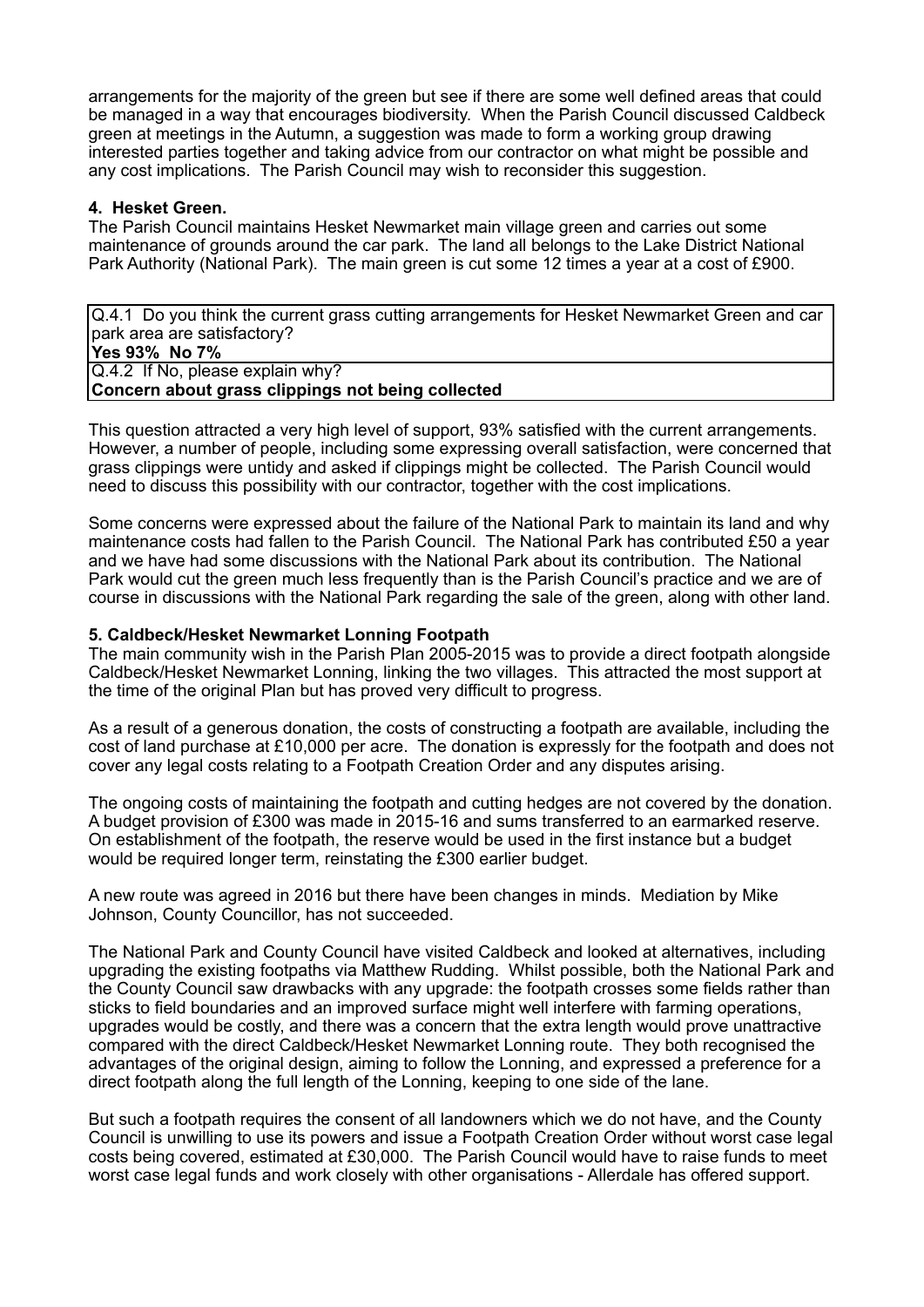The original intention was to establish a footpath that would be used by pedestrians, be wheel chair friendly, and bicycles would also be allowed by licence. If a Footpath Creation Order is required, the footpath would be designated as either a footpath or a bridleway, the latter would allow bicycles and horses as of right.

Q.5.1 Do you want a direct footpath, which can also be used by wheelchairs, along Caldbeck/ Hesket Newmarket Lonning?

**Yes 72% No 28%**

Q.5.1.1 Do you want bicycles to be permitted to use the footpath?

## **Yes 52% No 48%**

Q.5.1.2 Do you want the footpath created as a bridleway which would allow horses as well as bicycles?

# **Yes 29% No 71%**

Q.5.2 Do you at present walk along Caldbeck/Hesket Newmarket Lonning between the two villages?

**Yes 30% No 70%**

If Yes how often?

#### **A range of responses given from Occasionally to Weekly**

If not why not?

 **'Too dangerous' was the most common comment with 'Better alternatives' also cited** Q.5.3 Would you use the footpath if it were created?

## **Yes 69% No 31%**

If Yes how often?

#### **A range of responses given from Occasionally to Daily**

Q.5.4 Would you be in favour of the Parish Council lobbying the County Council to use its powers to issue a Footpath Creation Order?

#### **Yes 52% No 48%**

Q.5.5 Would you be willing to support the legal costs involved with a Footpath Creation Order? **Yes 31% No 69% Suggested contributions £6,190** 

Q.5.6 If establishing the full length direct footpath were not possible, would you use alternatives, eg:

Putting in a part path where landowners are in agreement;

**Yes 55% No 45%**

Other options?

**Improve existing footpaths; widen lane; extend speed limits and enforce them**

Q.5.7 Do you wish the Parish Council to abandon pursuit of the footpath and return the donation?

**Yes 29% No 71%**

Overall the results show support for the footpath with 72% wanting a direct footpath linking the villages and a similar figure (71%) not wanting the Parish Council to abandon the footpath and return the donation. (Questions 5.1 and 5.7)

There are concerns about potential conflicts with users - walkers, cyclists and horses. There is a 52:48 majority in favour of allowing bicycles but a clear majority against a bridleway (29:71). (Questions 5.1.1 and 5.1.2)

30% of responders currently walk along the lane. If there were a footpath, 69% of responders state they would use it (some specify for cycling). Responses on expected frequency of use show significant increases compared with the present position. (Questions 5.2 and 5.3).

As regards what actions might be taken to try to establish the footpath, there is a 52:48 majority in favour of the Parish Council lobbying the County Council to use its powers to issue a Footpath Creation Order. 31% of respondents stated that they would support legal costs subject to detailed information and an assessment of legal risks. 35 respondents gave an indication of the contribution they might be prepared to make and this totalled £6,190. Others at this stage did not wish to indicate a figure. (Questions 5.4 and 5.5)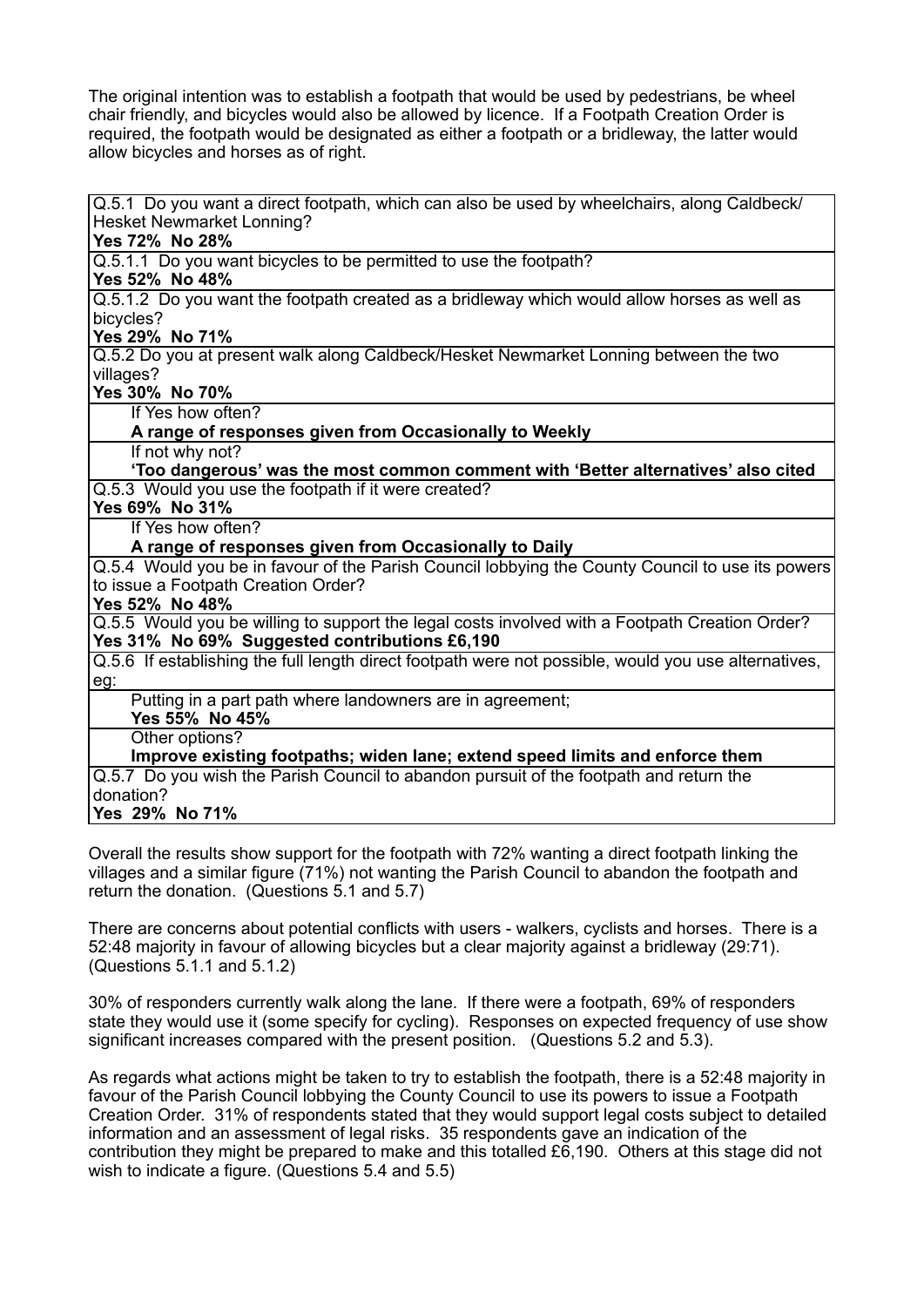A significant number of comments were made about the need for agreement with all parties and concerns that action should not be taken to seek a Footpath Creation Order. There was majority support for a part footpath where there is agreement (55:45) but concerns as to whether the footpath would emerge on the lane. A number of comments were made about the existing footpaths and whether some improvements to these would be better, both via Parson's Park and Matthew Rudding. And there were also comments on the desirability of extending the 30 mph limit along the lane and enforcing the speed limit. Other safety suggestions included reducing the heights of hedges at blind corners. Some respondents considered the lane should be widened and a pedestrian path provided along the length of the lane. (Question 5.6 and see Annex at end of paper)

Alongside consideration of possible lobbying action to seek a Footpath Creation Order, it is important to highlight the safety concerns presented by Caldbeck/Hesket Newmarket Lonning. Of the 161 parishioners who said they did not walk along the Lonning, 96 parishioners (60%) highlighted the danger from the road. One comment summarises the risk: 'All it takes is for one accident to put things in perspective'. (Question 5.3 and see Annex at end of paper)

The Parish Council will need to look very carefully at the support for a direct footpath and safety concerns alongside the concerns held by a significant number of parishioners (48%) about pressing the County Council to use its Footpath Creation Order powers.

#### **6. Purchase of National Park land - Hesket Newmarket Green and the village car parks**

The Parish Council has offered to buy the land in the two villages which belongs to the National Park, including the car parks in each village and Hesket Newmarket Green, so as to protect the assets for the benefit of all parishioners for generations to come. Following completion of the land purchase, the Parish Council would take over responsibility for the full maintenance of the car parks. Currently voluntary contributions are collected at Caldbeck car park which forms part of the National Park's general income and which is not necessarily used in the Parish. The Parish Council would continue to request voluntary contributions in Caldbeck and would propose to introduce similar arrangements at Hesket Newmarket car park. We expect that monies raised from voluntary contributions would cover the costs of maintaining the car parks. The land purchase price is £10,000 plus costs, reflecting the fact that most of the land is registered common land. The Parish Council will need to finance the purchase through grants and other fund raising activities.

Q.6.1 Are you in favour of the Parish Council purchasing the National Park land? **Yes 82% No 18%**

Q.6.2 Do you support the proposed arrangements for voluntary contributions for using the car parks?

#### **Yes 96% No 4%**

Q.6.3 Do you support extending the Hesket Newmarket car park if planning and other arrangements were possible and funds were available? **Yes 77% No 23%**

The results show strong support for the Parish Council to complete the purchase of surplus land from the National Park. A number of responses against the purchase made the point that the National Park ought simply to gift the land to the Parish Council, particularly as the Parish Council has been undertaking most of the maintenance of the land.

Voluntary contributions for both car parks received the highest level of support (96%) in the whole consultation exercise.

Once arrangements have bedded in and there is a better understanding of income and maintenance costs and demand for car parking, the Parish Council will be in position to see what might be possible, including regularising the legal position of the existing car parks. A number of comments were made about the lack of parking in Hesket Newmarket and the difficulties presented by cars parked on the lanes around the green.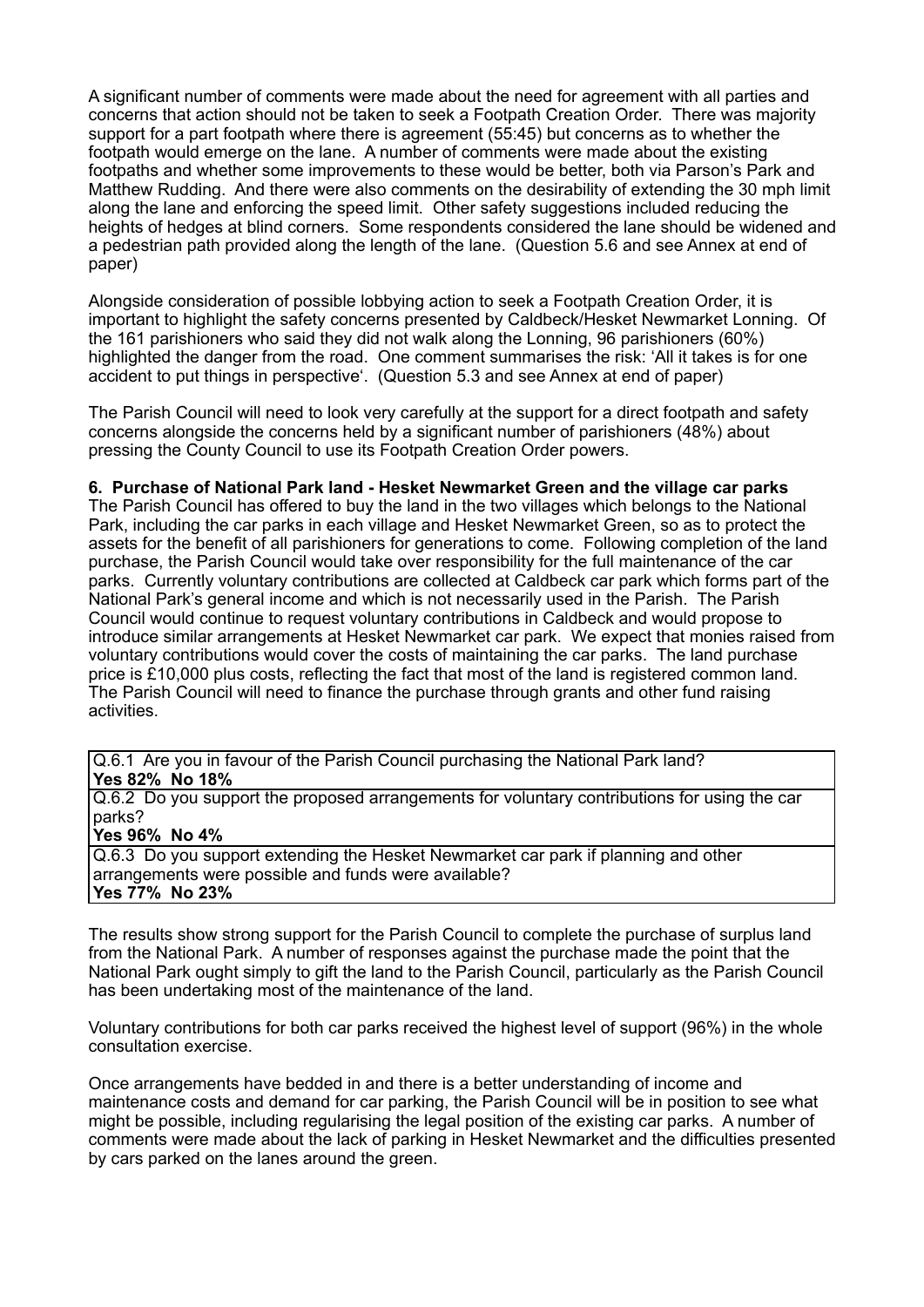# **7. Employment of a part time Parish Lengthsman**

Parish Councils are encouraged to take more direct steps to look after local verges, drains and gullies. Some Parish Councils employ part time lengthsman to undertake this work, which gives more immediate direct control over routine maintenance of verges and the roadside. Lengthsmen can readily report more significant problems to Highways authorities. The annual costs for employing a lengthsman one day a week are estimated at £4,000 a year.

Q.7 Are you in favour of the Parish Council employing a part time lengthsman? **Yes 68% No 32%**

There is majority support for a lengthsman although there are some concerns as regards what benefit will be provided for the whole Parish, particularly those in hamlets and a test period was thought sensible. Other suggestions included making more use of volunteers.

#### **8. Budget Implications**

The Parish Council has already made a provision in its budget for some of these services and is planning a 5% increase in its precept in 2020-21 and 2021-22. But these increases leave the Parish Council some £5,000 short a year if all these services are to be provided - no provision has been made to date for any lengthsman. Funding the shortfall is equivalent to an additional 40% increase on the precept. A Band D property in the Parish presently is charged £37.34 a year towards the Parish Council precept. So if a 50% increase were applied by the Parish Council, the rate on that Band D property would rise by £18.67 to £56.01.

Q.8.1 Are you in favour of the Parish Council increasing the precept to pay for street lighting? **Yes 68% No 32%**

Q.8.2 Are you in favour of the Parish Council increasing the precept to pay for public toilets? **Yes 63% No 37%**

Q.8.3 Are you in favour of the Parish Council increasing the precept to pay for a lengthsman? **Yes 62% No 38%**

The results show good majorities for increasing the precept. Rarely do people wholeheartedly support the idea of paying more for services and percentages of 60% plus can be taken as a green light should the Parish Council wish to go ahead with providing these services. A number of comments from those saying 'no' to an increase in the precept are criticisms of Allerdale for its decision to cease providing services. Some have suggested that Allerdale should be reducing its part of overall Council Tax as it is no longer to provide these services.

Paper prepared by Simon Smith, Clerk to Caldbeck Parish Council

Published on the Caldbeck Parish Council website on14 December 2019 before its consideration by Caldbeck Parish Council at an extraordinary meeting on 16 December 2019